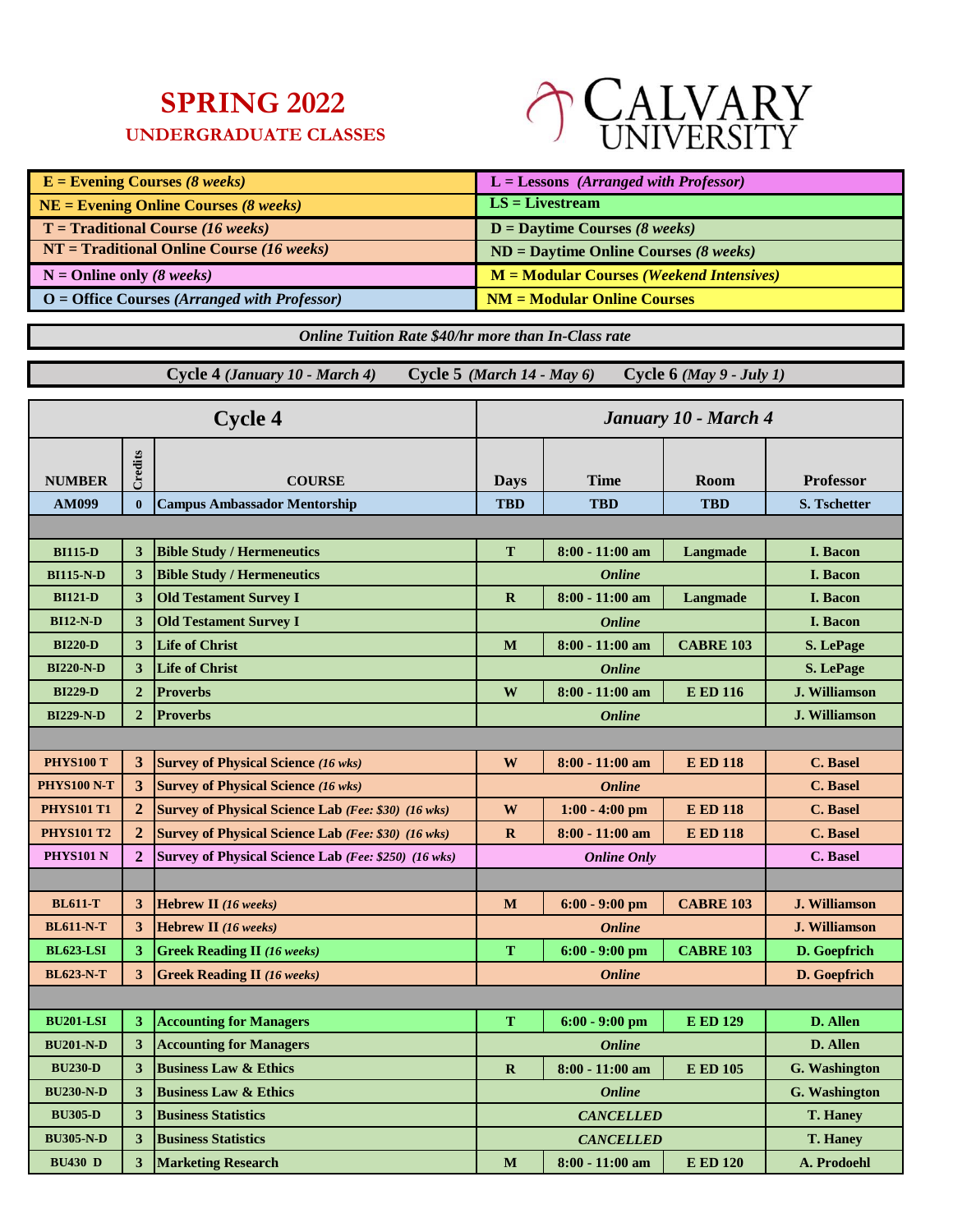| <b>BU430 N-D</b>  | 3              | <b>Marketing Research</b>                              |              | <b>Online</b>      |                 | A. Prodoehl           |
|-------------------|----------------|--------------------------------------------------------|--------------|--------------------|-----------------|-----------------------|
| <b>BU449-O</b>    | 3              | Senior Project (16 wks)                                | <b>TBA</b>   | <b>TBA</b>         | <b>TBA</b>      | G. Washington         |
| <b>BU449-N-O</b>  | 3              | Senior Project (16 wks)                                |              | <b>Online</b>      |                 | G. Washington         |
| <b>BU453-O</b>    | 3              | Bus Admin Internship (Fee: \$250) (16 wks)             | <b>TBA</b>   | <b>TBA</b>         | <b>TBA</b>      | G. Washington         |
| <b>BU453-N-O</b>  | 3              | Bus Admin Internship (Fee: \$250) (16 wks)             |              | <b>Online</b>      |                 | G. Washington         |
|                   |                |                                                        |              |                    |                 |                       |
| <b>CO246-D</b>    | 3              | <b>Theological Found of Biblical Counseling</b>        | M            | $1:00 - 4:00$ pm   | <b>E ED 105</b> | L. Smith              |
| <b>CO246-N-D</b>  | 3              | <b>Theological Found of Biblical Counseling</b>        |              | <b>Online</b>      |                 | L. Smith              |
| <b>CO340-LSI</b>  | 3              | <b>Counseling Youth</b>                                | W            | $6:00 - 9:00$ pm   | <b>E ED 129</b> | P. Cubas              |
| <b>CO340-N</b>    | 3              | <b>Counseling Youth</b>                                |              | <b>Online</b>      |                 | P. Cubas              |
| <b>CO449-O</b>    | 3              | <b>Senior Counseling Project (16 wks)</b>              | <b>TBA</b>   | <b>TBA</b>         | <b>TBA</b>      | L. Smith              |
| <b>CO449-N-O</b>  | 3              | <b>Senior Counseling Project</b> (16 wks)              |              | <b>Online</b>      |                 | L. Smith              |
| <b>CO453-O</b>    | 3              | Senior Couns Internship (Fee: \$250) (16 wks)          | <b>TBA</b>   | <b>TBA</b>         | <b>TBA</b>      | L. Smith              |
| <b>CO453-N-O</b>  | 3              | Senior Couns Internship (Fee: \$250) (16 wks)          |              | <b>Online</b>      |                 | L. Smith              |
|                   |                |                                                        |              |                    |                 |                       |
| <b>COM110-E</b>   | $\mathbf{1}$   | <b>Written Research Practicum (Fee: \$25)</b>          |              | <b>CANCELLED</b>   |                 | <b>Smith / Heath</b>  |
| <b>COM110-N</b>   | $\mathbf{1}$   | <b>Written Research Practicum</b>                      |              | <b>Online Only</b> |                 | Smith / Heath         |
| <b>COM220-D</b>   | 3              | <b>Oral Communication</b>                              | $\mathbf{W}$ | $1:00 - 4:00$ pm   | Conf-C          | M. Dodds              |
| <b>COM220-N-D</b> | 3              | <b>Oral Communication</b>                              |              | <b>Online</b>      |                 | M. Dodds              |
| <b>COM333-D</b>   | 3              | <b>Biblical Communication</b>                          |              | <b>CANCELLED</b>   |                 | V. Piercey            |
| <b>COM333-N-D</b> | 3              | <b>Biblical Communication</b>                          |              | <b>CANCELLED</b>   |                 | V. Piercey            |
|                   |                |                                                        |              |                    |                 |                       |
| <b>CM099 O</b>    | $\mathbf{0}$   | <b>Christian Ministry</b>                              | <b>TBA</b>   | <b>TBA</b>         | <b>TBA</b>      | D. Phillips           |
|                   |                |                                                        |              |                    |                 |                       |
|                   |                |                                                        |              |                    |                 |                       |
| <b>ED250-D</b>    | 3              | <b>Educational Psychology</b>                          | M            | $8:00 - 11:00$ am  | <b>E ED 125</b> | M. Briggs             |
| <b>ED250-N-D</b>  | 3              | <b>Educational Psychology</b>                          |              | <b>Online</b>      |                 | M. Briggs             |
| ED252-O           | $\mathbf{1}$   | Field Experience I (16 wks)                            | <b>TBA</b>   | <b>TBA</b>         | <b>TBA</b>      | K. Hange              |
| <b>ED252-N-O</b>  | 1              | Field Experience I (16 wks)                            |              | <b>Online</b>      |                 | K. Hange              |
| <b>ED311-E</b>    | 3              | <b>Linguistics of the English Language</b>             | $\mathbf R$  | $6:00 - 9:00$ pm   | <b>E ED 120</b> | K. Owen               |
| <b>ED311-N-E</b>  | 3              | <b>Linguistics of the English Language</b>             |              | <b>Online</b>      |                 | K. Owen               |
| <b>ED345 D</b>    | 3              | <b>Teaching Elementary Math I</b>                      | T            | $8:00 - 11:00$ am  | <b>E ED 125</b> | <b>K. Hange</b>       |
| <b>ED345 N-D</b>  | 3              | <b>Teaching Elementary Math I</b>                      |              | <b>Online</b>      |                 | <b>K.</b> Hange       |
| <b>ED348 D</b>    | 3              | <b>Literacy in Content Areas</b>                       | $\mathbf R$  | $8:00 - 11:00$ am  | <b>E ED 125</b> | J. Franz              |
| <b>ED348 N-D</b>  | 3              | <b>Literacy in Content Areas</b>                       |              | <b>Online</b>      |                 | J. Franz              |
| <b>ED414-O</b>    | 3              | Clinical Experience w/ ELL (16 wks)                    | <b>TBA</b>   | <b>TBA</b>         | <b>TBA</b>      | T. Hange              |
| <b>ED414-N-O</b>  | 3              | Clinical Experience w/ ELL (16 wks)                    |              | <b>Online</b>      |                 | T. Hange              |
| <b>ED470-O</b>    | 8              | <b>Student Tchg</b> (Fee: \$250 + \$275 Cert) (16 wks) | <b>TBA</b>   | <b>TBA</b>         | <b>TBA</b>      | <b>Briggs / Hange</b> |
|                   |                |                                                        |              |                    |                 |                       |
| <b>EN100-D</b>    | $\overline{2}$ | <b>Introduction to Composition (16 wks)</b>            |              | <b>CANCELLED</b>   |                 | T. Crank              |
| <b>EN100 N-D</b>  | $\overline{2}$ | <b>Introduction to Composition (16 wks)</b>            |              | <b>CANCELLED</b>   |                 | <b>T. Crank</b>       |
| <b>EN112-D</b>    | 3              | <b>Composition I</b>                                   | $\mathbf M$  | $1:00 - 4:00$ pm   | Conf-C          | <b>T. Hange</b>       |
| <b>EN112-N-D</b>  | 3              | <b>Composition I</b>                                   |              | <b>Online</b>      |                 | T. Hange              |
| <b>EN214 D</b>    | 3              | <b>Introduction to Drama</b>                           | $\mathbf W$  | $1:00 - 4:00$ pm   | <b>E ED 116</b> | <b>T. Hange</b>       |
| <b>EN214 N-D</b>  | 3              | <b>Introduction to Drama</b>                           |              | <b>Online</b>      |                 | <b>T. Hange</b>       |
| <b>EN312-D</b>    | 3              | <b>Creative Writing: Fiction</b>                       | $\mathbf{M}$ | $8:00 - 11:00$ am  | <b>E ED 116</b> | <b>T. Crank</b>       |
| <b>EN312-N-D</b>  | 3              | <b>Creative Writing: Fiction</b>                       |              | <b>Online</b>      |                 | <b>T. Crank</b>       |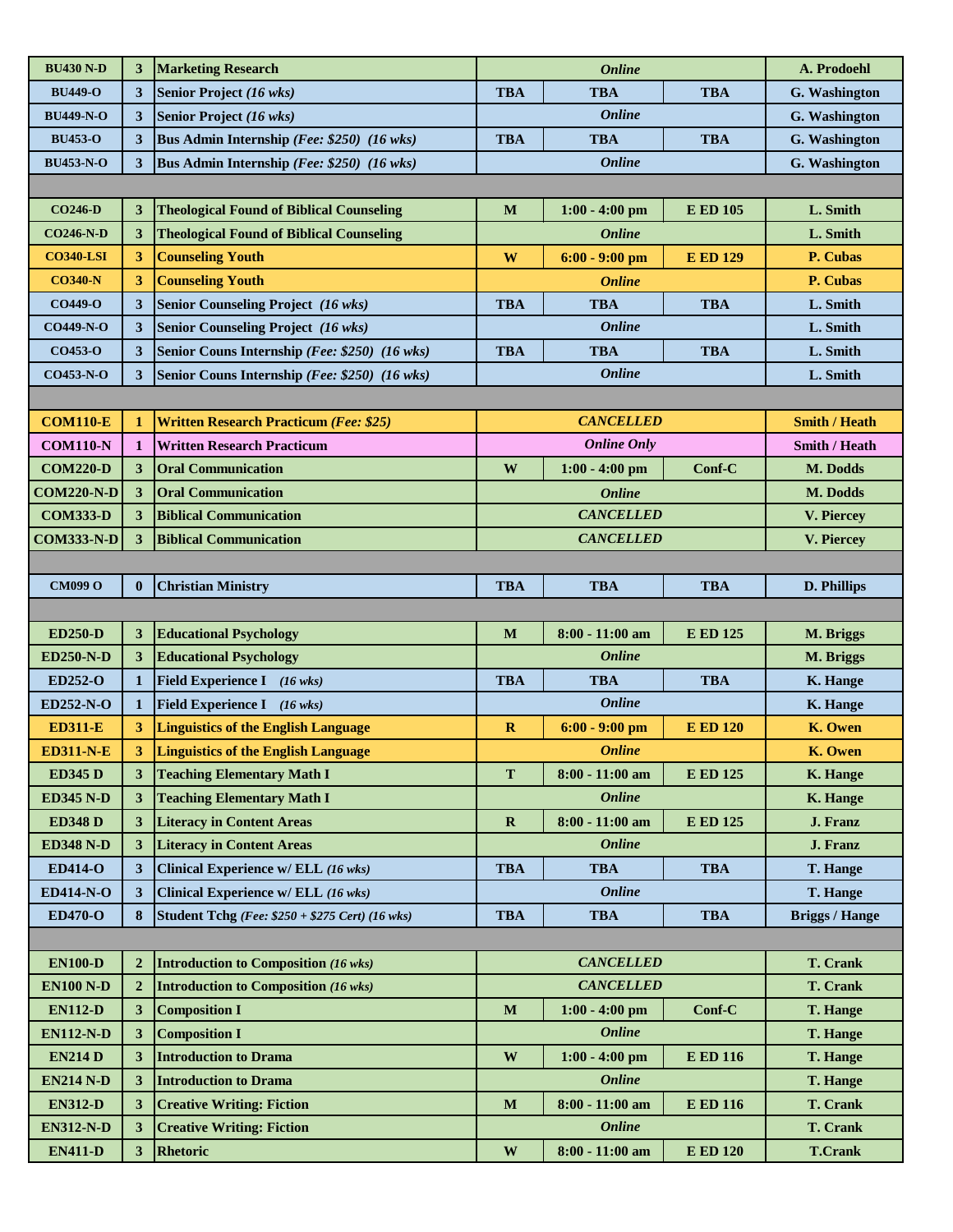| <b>EN411-N-D</b>  | 3              | Rhetoric                                            |              | <b>Online</b>      | <b>T. Crank</b>  |                   |
|-------------------|----------------|-----------------------------------------------------|--------------|--------------------|------------------|-------------------|
|                   |                |                                                     |              |                    |                  |                   |
| <b>EX264-O</b>    | 3              | Portfolio (16 wks)                                  | <b>TBA</b>   | <b>TBA</b>         | <b>TBA</b>       | A. Prodoehl       |
| <b>EX264-N-O</b>  | 3              | Portfolio (16 wks)                                  |              | <b>Online</b>      |                  | A. Prodoehl       |
|                   |                |                                                     |              |                    |                  |                   |
| <b>HP222-D</b>    | 3              | <b>American History II</b>                          | M            | $8:00 - 11:00$ am  | Conf C           | <b>T. Bitner</b>  |
| <b>HP222-N-D</b>  | 3              | <b>American History II</b>                          |              | <b>Online</b>      |                  | <b>T. Bitner</b>  |
| <b>HP251-N</b>    | 3              | <b>Missouri State History</b>                       |              | <b>Online Only</b> |                  | <b>T. Bitner</b>  |
|                   |                |                                                     |              |                    |                  |                   |
| <b>IC111-D</b>    | 3              | <b>Introduction to Christian Missions</b>           | W            | $8:00 - 11:00$ am  | <b>CABRE 101</b> | <b>J. Paxton</b>  |
| <b>IC111-N-D</b>  | 3              | <b>Introduction to Christian Missions</b>           |              | <b>Online</b>      |                  | <b>J. Paxton</b>  |
| <b>IC211 D</b>    | 3              | <b>Building Bridges w/ Muslims</b>                  |              | <b>CANCELLED</b>   |                  | <b>J. Paxton</b>  |
| <b>IC211 LSO</b>  | 3              | <b>Building Bridges w/ Muslims</b>                  |              | <b>CANCELLED</b>   |                  | <b>J. Paxton</b>  |
| <b>IC320 N LG</b> | 3              | <b>History of Missions</b>                          |              | Legacy - (Limit 4) |                  | <b>J. Paxton</b>  |
| <b>IC336 D</b>    | 3              | <b>Intercultural Communication &amp; Evangelism</b> | M            | $1:00 - 4:00$ pm   | <b>CABRE 100</b> | <b>J. Paxton</b>  |
| <b>IC336 N-D</b>  | 3              | <b>Intercultural Communication &amp; Evangelism</b> |              | <b>Online</b>      |                  | <b>J. Paxton</b>  |
| <b>IC332-O</b>    | 3              | <b>Practical Field Work</b> (16 wks)                | <b>TBA</b>   | <b>TBA</b>         | <b>TBA</b>       | <b>J. Paxton</b>  |
| <b>IC332-N-O</b>  | 3              | <b>Practical Field Work</b> (16 wks)                |              | <b>Online</b>      |                  | <b>J. Paxton</b>  |
| <b>IC361-O</b>    | 3              | Methods I (Fee: \$600 to Mission) (16 wks)          | <b>TBA</b>   | <b>TBA</b>         | <b>TBA</b>       | <b>J. Paxton</b>  |
| <b>IC361-N-O</b>  | 3              | Methods I (Fee: \$600 to Mission) (16 wks)          |              | <b>Online</b>      |                  | <b>J. Paxton</b>  |
| <b>IC362-O</b>    | 3              | Methods II (Fee: \$600 to Mission) (16 wks)         | <b>TBA</b>   | <b>TBA</b>         | <b>TBA</b>       | <b>J. Paxton</b>  |
| $IC362-N-O$       | 3              | Methods II (Fee: \$600 to Mission) (16 wks)         |              | <b>Online</b>      |                  | <b>J. Paxton</b>  |
| <b>IC363-O</b>    | 3              | Methods III (Fee: \$600 to Mission) (16 wks)        | <b>TBA</b>   | <b>TBA</b>         | <b>TBA</b>       | <b>J. Paxton</b>  |
| $IC363-N-O$       | 3              | Methods III (Fee: \$600 to Mission) (16 wks)        |              | <b>Online</b>      |                  | <b>J. Paxton</b>  |
| <b>IC364-O</b>    | 3              | Methods IV (Fee: \$600 to Mission) (16 wks)         | <b>TBA</b>   | <b>TBA</b>         | <b>TBA</b>       | <b>J. Paxton</b>  |
| <b>IC364-N-O</b>  | 3              | Methods IV (Fee: \$600 to Mission) (16 wks)         |              | <b>Online</b>      |                  | <b>J. Paxton</b>  |
| <b>IC406-O</b>    | 3              | Area Study (16 wks)                                 | <b>TBA</b>   | <b>TBA</b>         | <b>TBA</b>       | <b>J. Paxton</b>  |
| <b>IC406-N-O</b>  | 3              | Area Study (16 wks)                                 |              | <b>Online</b>      |                  | <b>J. Paxton</b>  |
| <b>IC453-O</b>    | 3              | IC Studies Internship (Fee: \$250) (16 wks)         | <b>TBA</b>   | <b>TBA</b>         | <b>TBA</b>       | <b>J. Paxton</b>  |
| <b>IC453-N-O</b>  | 3 <sup>1</sup> | IC Studies Internship (Fee: \$250) (16 wks)         |              | <b>Online</b>      |                  | <b>J. Paxton</b>  |
| <b>IC459-O</b>    |                | Sr Seminar - Intercultural Studies (16 wks)         | <b>TBA</b>   | TBA                | <b>TBA</b>       | <b>J. Paxton</b>  |
| <b>IC459-N-O</b>  | 3              | <b>Sr Seminar - Intercultural Studies</b> (16 wks)  |              | <b>Online</b>      |                  | <b>J. Paxton</b>  |
|                   |                |                                                     |              |                    |                  |                   |
| <b>MA099-N</b>    | $\mathbf{0}$   | <b>Math Placement Test</b>                          |              | <b>Online Only</b> |                  | J. Briggs         |
| <b>MA100-LSI</b>  | 3              | <b>College Mathematics I (16 wks)</b>               | M            | $6:00 - 9:00$ pm   | <b>E ED 129</b>  | <b>K.</b> Bricker |
| <b>MA100-N</b>    | 3              | <b>College Mathematics I (16 wks)</b>               |              | <b>Online Only</b> |                  | K. Bricker        |
| <b>MA101-LSI</b>  | 2              | <b>College Mathematics II (16 wks)</b>              |              | <b>CANCELLED</b>   |                  | K. Bricker        |
| <b>MA101-N</b>    | $\overline{2}$ | <b>College Mathematics II (16 wks)</b>              |              | <b>CANCELLED</b>   |                  | K. Bricker        |
| <b>MA115-T</b>    | 3              | College Algebra (16 wks)                            | T            | $8:00 - 11:00$ am  | <b>E ED 120</b>  | <b>J. Briggs</b>  |
| <b>MA115-N-T</b>  | 3              | College Algebra (16 wks)                            |              | <b>Online</b>      |                  | J. Briggs         |
|                   |                |                                                     |              |                    |                  |                   |
| <b>MS237-D</b>    | 3              | <b>Teaching the Bible</b>                           | $\mathbf{W}$ | $1:00 - 4:00$ pm   | <b>CABRE 103</b> | S. LePage         |
| <b>MS237-N-D</b>  | 3              | <b>Teaching the Bible</b>                           |              | <b>Online</b>      |                  | S. LePage         |
| <b>MS361-O</b>    | 3              | Ministry Methods I (16 wks)                         | <b>TBA</b>   | <b>TBA</b>         | <b>TBA</b>       | S. LePage         |
| <b>MS361-N-O</b>  | 3              | Ministry Methods I (16 wks)                         |              | <b>Online</b>      |                  | S. LePage         |
| <b>MS453-O</b>    | 3              | Min Studies Internship (Fee: \$250) (16 wks)        | <b>TBA</b>   | <b>TBA</b>         | <b>TBA</b>       | S. LePage         |
| <b>MS453-N-O</b>  | 3              | Min Studies Internship (Fee: \$250) (16 wks)        |              | <b>Online</b>      |                  | S. LePage         |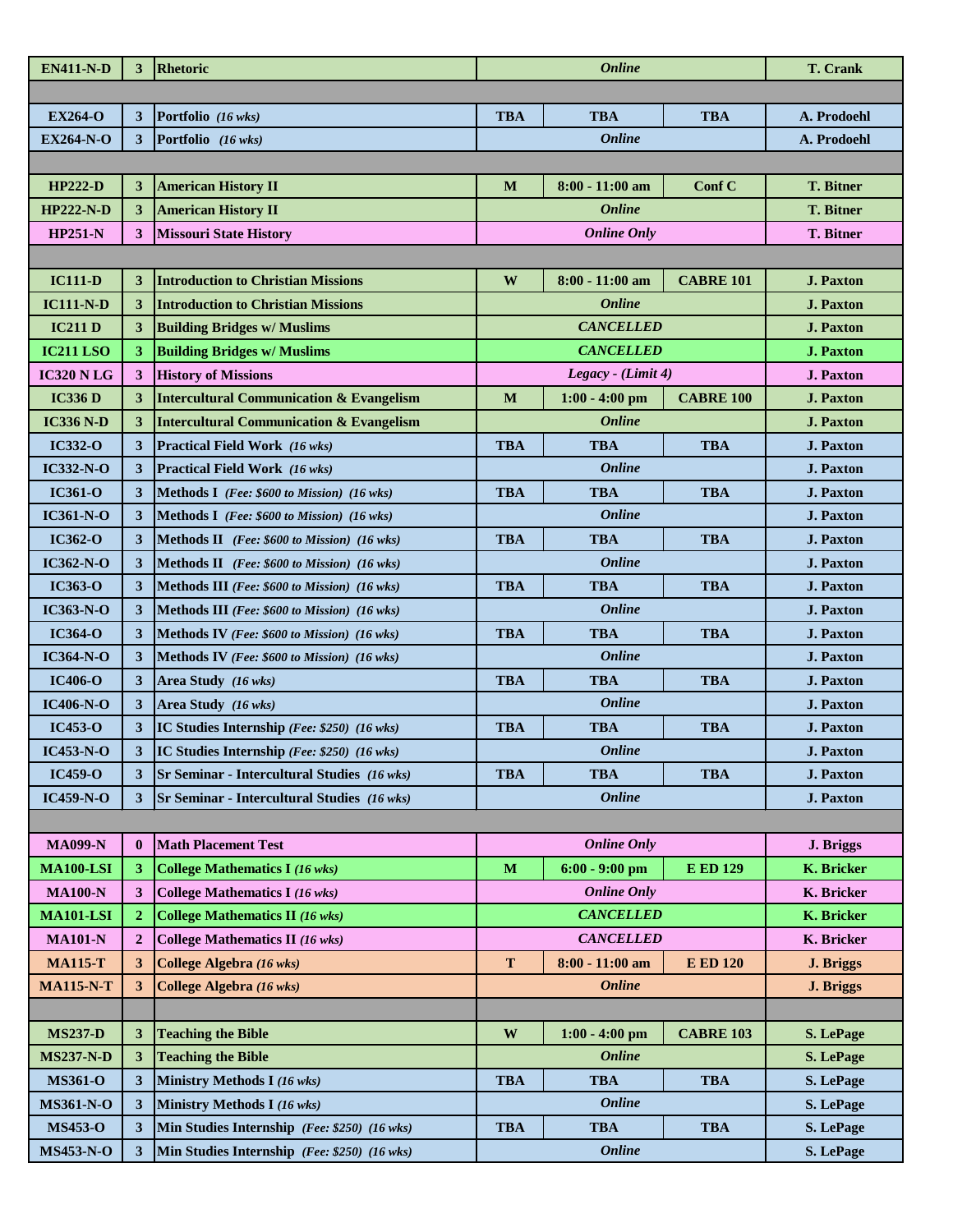| <b>MU110-N</b>   | 3                       | <b>Music Appreciation</b>                                  |              | <b>Online Only</b> |                 | H. An                 |
|------------------|-------------------------|------------------------------------------------------------|--------------|--------------------|-----------------|-----------------------|
| <b>MU201-O</b>   | $1-3$                   | Special Projects in Music (16 wks)                         | <b>TBA</b>   | <b>TBA</b>         | H. An           |                       |
| <b>MU201-N-O</b> | $1-3$                   | <b>Special Projects in Music (16 wks)</b>                  |              | <b>Online</b>      |                 | H. An                 |
| <b>MU214D</b>    | 1                       | <b>Opera &amp; Musical Theatre Workshop</b>                |              | <b>CANCELLED</b>   |                 | <b>B. Hill</b>        |
| <b>MU214 N-D</b> | 1                       | <b>Opera &amp; Musical Theatre Workshop</b>                |              | <b>CANCELLED</b>   |                 | <b>B. Hill</b>        |
| <b>MU215-E</b>   | $\mathbf{2}$            | <b>Worship Leading</b>                                     | $\mathbf T$  | $6:00 - 8:15$ pm   | <b>E ED 109</b> | <b>J. Schell</b>      |
| <b>MU215 N-E</b> | $\overline{2}$          | <b>Worship Leading</b>                                     |              | <b>Online</b>      |                 | J. Schell             |
| <b>MU221-T</b>   | 4                       | <b>Music Theory I (16 weeks)</b>                           | TR           | $8:00 - 10:00$ am  | <b>Chorale</b>  | <b>U.</b> Christopher |
| <b>MU221-N-T</b> | $\overline{\mathbf{4}}$ | <b>Music Theory I</b> (16 weeks)                           |              | <b>Online</b>      |                 | <b>U.</b> Christopher |
| <b>MU331-T</b>   | $\boldsymbol{4}$        | <b>Music Theory III (16 weeks)</b>                         | <b>MW</b>    | $8:00 - 10:00$ am  | <b>Chorale</b>  | <b>U.</b> Christopher |
| <b>MU331-N-T</b> | $\boldsymbol{4}$        | <b>Music Theory III</b> (16 weeks)                         |              | <b>Online</b>      |                 | <b>U.</b> Christopher |
| <b>MU410-D</b>   | 3                       | <b>Music Business &amp; Law</b>                            | M            | $1:00 - 4:00$ pm   | <b>E ED 109</b> | <b>B. Hill</b>        |
| <b>MU410-N-D</b> | 3                       | <b>Music Business &amp; Law</b>                            |              | <b>Online</b>      |                 | <b>B. Hill</b>        |
| <b>MU449-O</b>   | 3                       | Worship Arts Internship (Fee: \$250) (16 wks)              | <b>TBA</b>   | <b>TBA</b>         | <b>TBA</b>      | H. An                 |
| <b>MU449-N-O</b> | 3                       | Worship Arts Internship (Fee: \$250) (16 wks)              |              | <b>Online</b>      |                 | H. An                 |
| <b>MU456-O</b>   | $\mathbf 1$             | Worship Arts Field Experience (16 wks)                     | <b>TBA</b>   | <b>TBA</b>         | <b>TBA</b>      | H. An                 |
| <b>MU456-N-O</b> | 1                       | <b>Worship Arts Field Experience</b> (16 wks)              |              | <b>Online</b>      |                 | H. An                 |
| <b>MUCC-T</b>    | 1                       | <b>Calvary Chorale (16 weeks)</b>                          | M            | $7:00 - 9:00$ pm   | <b>Chorale</b>  | J. Schell             |
| <b>MUG150-T</b>  | $1-2$                   | <b>Group Guitar I</b> (16 weeks - Fee: \$30)               | <b>TBA</b>   | <b>TBA</b>         | <b>TBA</b>      | A. Lovisone           |
| <b>MUG151-T</b>  | $1 - 2$                 | <b>Group Guitar II</b> (16 weeks - Fee: \$30)              | <b>TBA</b>   | <b>TBA</b>         | <b>TBA</b>      | A. Lovisone           |
| <b>MUP150-T</b>  | $1 - 2$                 | Group Piano I (16 weeks - Fee: \$30)                       | <b>TBA</b>   | <b>TBA</b>         | <b>TBA</b>      | D. Peycke             |
| <b>MUP151-T</b>  | $1-2$                   | <b>Group Piano II</b> (16 weeks - Fee: \$30)               | <b>TBA</b>   | <b>TBA</b>         | <b>TBA</b>      | D. Peycke             |
| <b>MUV150-T</b>  | $1-2$                   | <b>Group Voice I</b> (16 weeks - Fee: \$30)                | <b>TBA</b>   | <b>TBA</b>         | <b>TBA</b>      | <b>B. Hill</b>        |
| <b>MUV151-T</b>  | $1-2$                   | <b>Group Voice II</b> (16 weeks - Fee: \$30)               | <b>TBA</b>   | <b>TBA</b>         | <b>TBA</b>      | <b>B. Hill</b>        |
| <b>MUGR-T</b>    | $\bf{0}$                | <b>General Recital (16 weeks)</b>                          | T            | $11:00 - 12:15$    | <b>Chorale</b>  | H. An                 |
| <b>MUKP-O</b>    | $\mathbf{0}$            | Keyboard Proficiency (16 wks)                              | <b>TBA</b>   | <b>TBA</b>         | <b>TBA</b>      | <b>U.</b> Christopher |
| <b>MUKP-N-O</b>  | $\bf{0}$                | <b>Keyboard Proficiency</b> (16 wks)                       |              | <b>Online</b>      |                 | <b>U.</b> Christopher |
| <b>MULV-T</b>    | $\mathbf{1}$            | $lux$ voces (16 weeks)                                     | $\mathbf R$  | $3:00 - 5:00$ pm   | <b>Chorale</b>  | C. Stolberg           |
| <b>MUMT-O</b>    | 1                       | Music Team (16 wks)                                        |              | <b>CANCELLED</b>   |                 | H. An                 |
| <b>MUMT-N-O</b>  | $\mathbf 1$             | Music Team (16 wks)                                        |              | <b>CANCELLED</b>   |                 | H. An                 |
| <b>MUPB-T</b>    | 1                       | <b>Praise Band (16 weeks)</b>                              | F            | $3:00 - 5:00$ pm   | <b>Chapel</b>   | J. Schell             |
| <b>MUPB N</b>    | 1                       | Praise Band (16 weeks)                                     |              | <b>Online Only</b> |                 | D. Peycke             |
| <b>MUL</b>       | $1 - 2$                 | Applied Instrument Lessons (Fee: \$125/hr)                 | <b>TBA</b>   | <b>TBA</b>         | <b>TBA</b>      | <b>STAFF</b>          |
| <b>MUVL</b>      | $1-2$                   | App Voice Lessons (Fee: \$125/hr; \$75/hr acc)             | <b>TBA</b>   | <b>TBA</b>         | <b>TBA</b>      | <b>STAFF</b>          |
| <b>MURA-O</b>    | 1                       | Sr Recital -Accompanist (Fee: \$200) (16 wks)              | <b>TBA</b>   | <b>TBA</b>         | <b>TBA</b>      | <b>STAFF</b>          |
| <b>MURA-N-O</b>  | 1                       | Sr Recital -Accompanist (Fee: \$200) (16 wks)              |              | <b>Online</b>      |                 | <b>STAFF</b>          |
| <b>MURN-O</b>    | $\mathbf{1}$            | Sr Recital - No Accompanist (16 wks)                       | <b>TBA</b>   | <b>TBA</b>         | <b>TBA</b>      | <b>STAFF</b>          |
| <b>MURN-N-O</b>  | 1                       | Sr Recital - No Accompanist (16 wks)                       |              | <b>Online</b>      |                 | <b>STAFF</b>          |
|                  |                         |                                                            |              |                    |                 |                       |
| <b>NLI099-O1</b> | $\mathbf{0}$            | Nikao Leadership (16 wks)                                  | $\mathbf{R}$ | <b>TBA</b>         | <b>TBA</b>      | J. Regier             |
| <b>NLI099-O2</b> | $\mathbf{0}$            | Nikao Leadership (16 wks)                                  | $\mathbf R$  | <b>TBA</b>         | <b>TBA</b>      | J. Regier             |
| <b>NLI099-O3</b> | $\mathbf{0}$            | Nikao Leadership (16 wks)                                  | $\mathbf R$  | <b>TBA</b>         | <b>TBA</b>      | J. Regier             |
| <b>NLI099-O4</b> | $\mathbf{0}$            | Nikao Leadership (16 wks)                                  | $\mathbf R$  | <b>TBA</b>         | <b>TBA</b>      | J. Regier             |
|                  |                         |                                                            |              |                    |                 |                       |
| <b>OAL216 M</b>  | $\mathbf{1}$            | <b>Advanced Firearms Training</b> (Jan. 20-21) (Fee: \$50) |              | <b>CANCELLED</b>   |                 | <b>T. Bitner</b>      |
| <b>OAL310 D</b>  | 3                       | <b>Facilitation of Recreational Leadership</b>             |              | <b>CANCELLED</b>   |                 | <b>T. Shoemaker</b>   |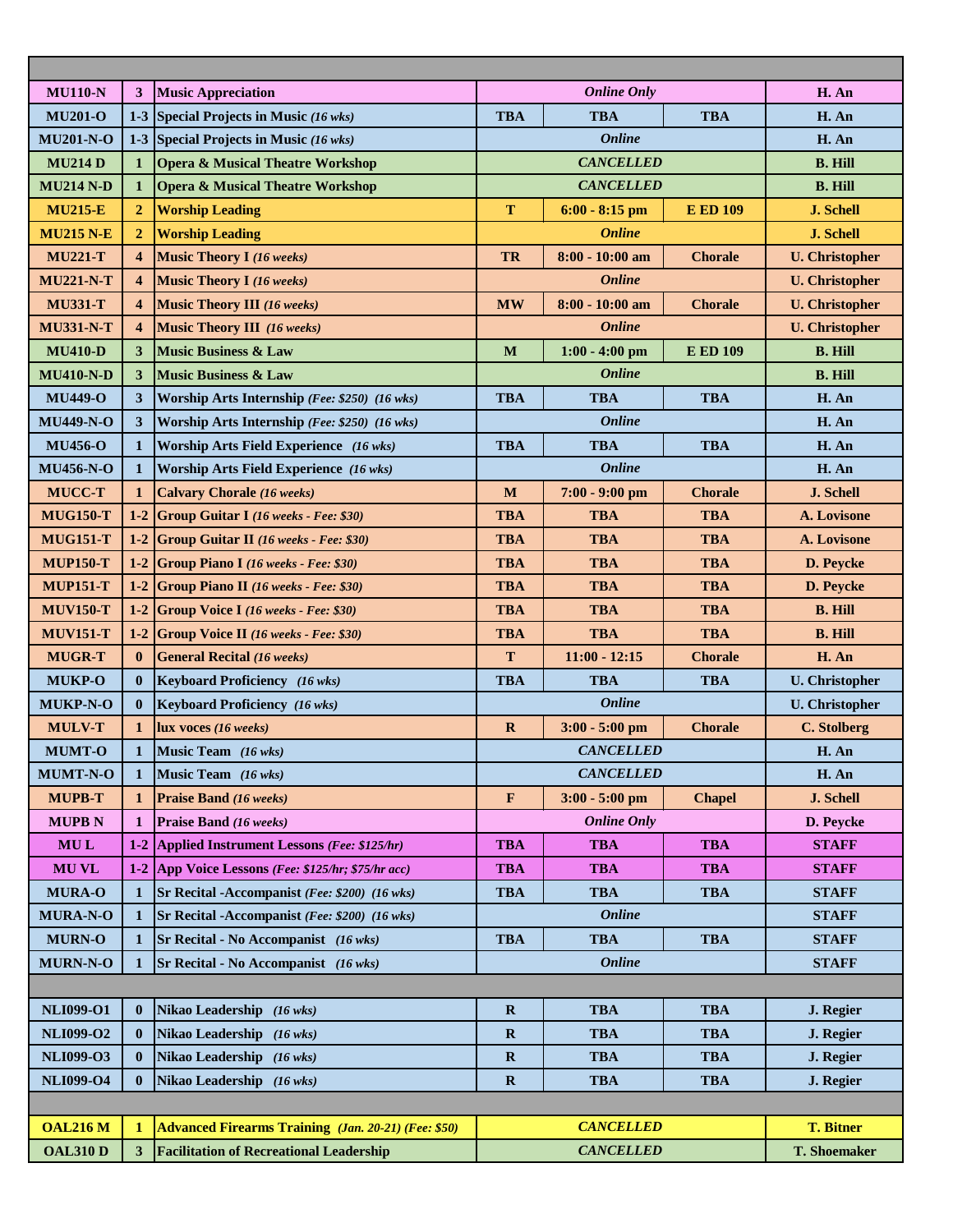| <b>OAL310 N-D</b>  | 3                       | <b>Facilitation of Recreational Leadership</b>   |              | <b>CANCELLED</b>   |                  | <b>T. Shoemaker</b>  |
|--------------------|-------------------------|--------------------------------------------------|--------------|--------------------|------------------|----------------------|
|                    |                         |                                                  |              |                    |                  |                      |
| <b>OR099-N</b>     | $\mathbf{0}$            | <b>New Student Orientation</b>                   |              | <b>Online Only</b> |                  | <b>S. Tschetter</b>  |
|                    |                         |                                                  |              |                    |                  |                      |
| <b>PE225-O</b>     | 1                       | Varsity Athletics (16 wks)                       | <b>TBA</b>   | <b>TBA</b>         | <b>TBA</b>       | <b>Coaches</b>       |
| <b>PE248D</b>      | 1                       | <b>Health</b>                                    | T            | $1:00 - 2:30$ pm   | <b>E ED 120</b>  | <b>T. Shoemaker</b>  |
| <b>PE248 N-D</b>   | 1                       | <b>Health</b>                                    |              | <b>Online</b>      |                  | <b>T. Shoemaker</b>  |
|                    |                         |                                                  |              |                    |                  |                      |
| <b>PM453-O</b>     | 3                       | PM Internship (Fee: \$250) (16 wks)              | <b>TBA</b>   | <b>TBA</b>         | <b>TBA</b>       | S. LePage            |
| <b>PM453-N-O</b>   | 3                       | PM Internship (Fee: \$250) (16 wks)              |              | <b>Online</b>      |                  | S. LePage            |
| <b>PM459-O</b>     | 3                       | <b>Sr Seminar - Pastoral Ministries</b> (16 wks) | <b>TBA</b>   | <b>TBA</b>         | <b>TBA</b>       | S. LePage            |
| <b>PM459-N-O</b>   | 3                       | <b>Sr Seminar - Pastoral Ministries</b> (16 wks) |              | <b>Online</b>      |                  | S. LePage            |
|                    |                         |                                                  |              |                    |                  |                      |
| <b>PSY220-N-LG</b> | $\overline{\mathbf{3}}$ | <b>The Human Lifespan</b>                        |              | Legacy - (Limit 4) |                  | L. Smith             |
|                    |                         |                                                  |              |                    |                  |                      |
| <b>RP100-D1</b>    | 1                       | <b>Developing a Biblical Worldview</b>           | $\mathbf T$  | $1:00 - 2:15$ pm   | Conf C           | J. Williamson        |
| <b>RP100-N-D1</b>  | 1                       | <b>Developing a Biblical Worldview</b>           |              | <b>Online</b>      |                  | <b>J. Williamson</b> |
| <b>RP100-D2</b>    | 1                       | <b>Developing a Biblical Worldview</b>           | $\mathbf R$  | $1:00 - 2:15$ pm   | Conf C           | J. Williamson        |
| <b>RP100-N-D2</b>  | $\mathbf{1}$            | <b>Developing a Biblical Worldview</b>           |              | <b>Online</b>      |                  | J. Williamson        |
| <b>RP445-D</b>     | $\mathbf{1}$            | <b>Great Christian Thinkers</b>                  | $\mathbf R$  | $1:00 - 2:30$ pm   | <b>E ED 120</b>  | M. Dodds             |
| <b>RP445-N-D</b>   |                         | <b>Great Christian Thinkers</b>                  |              | <b>Online</b>      |                  | M. Dodds             |
|                    |                         |                                                  |              |                    |                  |                      |
| <b>SM301 D</b>     | 3                       | <b>Administration of Sport &amp; Athletics</b>   | M            | $1:00 - 4:00$ pm   | <b>E ED 118</b>  | <b>T. Shoemaker</b>  |
| <b>SM301 N-D</b>   | 3                       | <b>Administration of Sport &amp; Athletics</b>   |              | <b>Online</b>      |                  | <b>T. Shoemaker</b>  |
|                    |                         |                                                  |              |                    |                  |                      |
| <b>SS245 D</b>     | 3                       | <b>World Geography</b>                           |              | <b>CANCELLED</b>   |                  | <b>T. Bonine</b>     |
| <b>SS245 N-D</b>   | 3                       | <b>World Geography</b>                           |              | <b>CANCELLED</b>   |                  | <b>T. Bonine</b>     |
|                    |                         |                                                  |              |                    |                  |                      |
| <b>TA226-T</b>     | 3                       | <b>Acting II</b> (16 weeks)                      |              | <b>CANCELLED</b>   |                  | <b>K.</b> England    |
| <b>TA252-O</b>     | $\mathbf{1}$            | Theatre Practicum (16 wks)                       | <b>TBA</b>   | <b>TBA</b>         | <b>TBA</b>       | K. England           |
| <b>TA252-N-O</b>   | 1                       | <b>Theatre Practicum</b> (16 wks)                |              | <b>Online</b>      |                  | <b>K.</b> England    |
| <b>TA449 O</b>     | 3                       | Theatre Arts Capstone (16 wks) (Fee: \$125)      | <b>TBA</b>   | <b>TBA</b>         | <b>TBA</b>       | K. England           |
| <b>TADT-T</b>      | 1                       | <b>Drama Team - Reflection (16 wks)</b>          |              | <b>CANCELLED</b>   |                  | <b>K.</b> England    |
|                    |                         |                                                  |              |                    |                  |                      |
| <b>TH222 -D</b>    | 3                       | <b>Systematic Theology III</b>                   | W            | $1:00 - 4:00$ pm   | Langmade         | <b>T. Baurain</b>    |
| <b>TH222-N-D</b>   | 3                       | <b>Systematic Theology III</b>                   |              | <b>Online</b>      |                  | <b>T. Baurain</b>    |
|                    |                         |                                                  |              |                    |                  |                      |
| <b>YM439-D</b>     | 3                       | <b>Practical Youth Ministry Applications</b>     | $\mathbf{R}$ | 8:00 - 11:00 am    | <b>CABRE 103</b> | S. LePage            |
| <b>YM439-N-D</b>   | 3                       | <b>Practical Youth Ministry Applications</b>     |              | <b>Online</b>      |                  | S. LePage            |
| <b>YM453-O</b>     | 3                       | Youth Ministry Internship (Fee: \$250) (16 wks)  | <b>TBA</b>   | <b>TBA</b>         | <b>TBA</b>       | S. LePage            |
| YM453-N-O          | 3                       | Youth Ministry Internship (Fee: \$250) (16 wks)  |              | <b>Online</b>      |                  | S. LePage            |
| <b>YM459-O</b>     | 3                       | <b>Senior Seminar - Youth Ministry</b> (16 wks)  | <b>TBA</b>   | <b>TBA</b>         | <b>TBA</b>       | S. LePage            |
| YM459-N-O          | 3                       | Senior Seminar - Youth Ministry (16 wks)         |              | <b>Online</b>      |                  | S. LePage            |
|                    |                         |                                                  |              |                    |                  |                      |

| $\gamma$ vcle $\gtrsim$ | March $14$ - May 6 |
|-------------------------|--------------------|
|-------------------------|--------------------|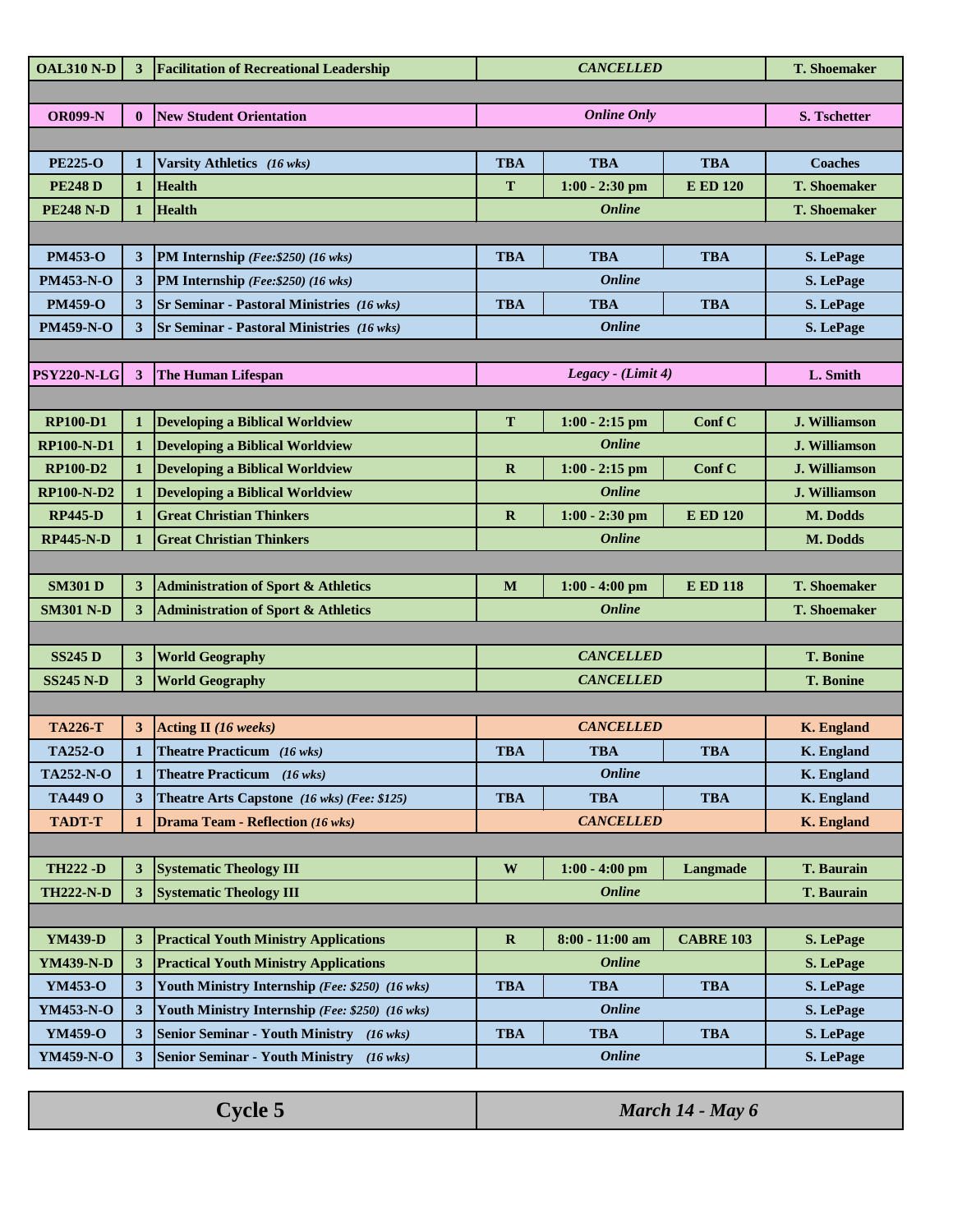| <b>NUMBER</b>     | Credits | <b>COURSE</b>                                    | <b>Days</b>  | <b>Time</b>        | Room             | <b>Professor</b>     |
|-------------------|---------|--------------------------------------------------|--------------|--------------------|------------------|----------------------|
| <b>BI120-D</b>    | 3       | <b>Old Testament Summary</b>                     | M            | $8:00 - 11:00$ am  | <b>CABRE 101</b> | <b>I.</b> Bacon      |
| <b>BI120-N-D</b>  | 3       | <b>Old Testament Summary</b>                     |              | <b>Online</b>      |                  | <b>I.</b> Bacon      |
| <b>BI122-D</b>    | 3       | <b>Old Testament Survey II</b>                   | M            | $1:00 - 4:00$ pm   | Langmade         | I. Bacon             |
| <b>BI122-N-D</b>  | 3       | <b>Old Testament Survey II</b>                   |              | <b>Online</b>      |                  | I. Bacon             |
| <b>BI130-D</b>    | 3       | <b>New Testament Survey</b>                      | T            | $8:00 - 11:00$ am  | Langmade         | G. Gromacki          |
| <b>BI130-N-D</b>  | 3       | <b>New Testament Survey</b>                      |              | <b>Online</b>      |                  | G. Gromacki          |
| <b>BI334-D</b>    | 3       | <b>Romans</b>                                    | $\mathbf R$  | $8:00 - 11:00$ am  | <b>CABRE 100</b> | S. LePage            |
| <b>BI334-N-D</b>  | 3       | <b>Romans</b>                                    |              | <b>Online</b>      |                  | <b>S. LePage</b>     |
|                   |         |                                                  |              |                    |                  |                      |
| <b>BU310-NLG</b>  | 3       | <b>Tools for Performance Analysis</b>            |              | <b>CANCELLED</b>   |                  | T. Haney             |
| <b>BU340-E</b>    | 3       | <b>Business Problems &amp; Policies</b>          | $\mathbf M$  | $6:00 - 9:00$ pm   | <b>E ED 118</b>  | <b>G.</b> Washington |
| <b>BU340-N-E</b>  | 3       | <b>Business Problems &amp; Policies</b>          |              | <b>Online</b>      |                  | <b>G.</b> Washington |
|                   |         |                                                  |              |                    |                  |                      |
| <b>CO244 E</b>    | 3       | <b>Intro to Biblical Counseling</b>              | M            | $6:00 - 9:00$ pm   | <b>E ED 105</b>  | L. Smith             |
| <b>CO244-N-E</b>  | 3       | <b>Intro to Biblical Counseling</b>              |              | <b>Online</b>      |                  | L. Smith             |
| <b>CO245 D</b>    | 3       | <b>History of Psychological Systems</b>          | W            | $8:00 - 11:00$ am  | Conf C           | L. Smith             |
| <b>CO245 N-D</b>  | 3       | <b>History of Psychological Systems</b>          |              | <b>Online</b>      |                  | L. Smith             |
| <b>CO347-N</b>    | 3       | <b>Counseling the Non-Traditional Family</b>     |              | <b>Online Only</b> |                  | <b>J. Larkins</b>    |
|                   |         |                                                  |              |                    |                  |                      |
| <b>ED312-D</b>    | 3       | <b>Language &amp; Culture</b>                    | M            | $8:00 - 11:00$ am  | <b>E ED 125</b>  | V. Piercey           |
| <b>ED312-N-D</b>  | 3       | Language & Culture                               |              | <b>Online</b>      |                  | V. Piercey           |
| <b>ED313-D</b>    | 3       | <b>Second Language Acquisition</b>               | W            | $1:00 - 4:00$ pm   | <b>E ED 120</b>  | <b>T. Hange</b>      |
| <b>ED313-N-D</b>  | 3       | <b>Second Language Acquisition</b>               |              | <b>Online</b>      |                  | <b>T. Hange</b>      |
| <b>ED434-D</b>    | 3       | <b>Teaching Elementary Math II</b>               | T            | $8:00 - 11:00$ am  | <b>E ED 125</b>  | <b>K. Hange</b>      |
| <b>ED434-N-D</b>  | 3       | <b>Teaching Elementary Math II</b>               |              | <b>Online</b>      |                  | K. Hange             |
| <b>ED444 D</b>    | 3       | <b>Classroom Management</b>                      | W            | $8:00 - 11:00$ am  | <b>E ED 125</b>  | K. Hange             |
| <b>ED444 N-D</b>  | 3       | <b>Classroom Management</b>                      |              | <b>Online</b>      |                  | <b>K. Hange</b>      |
| <b>ED446 D</b>    | 3       | <b>Reading Intervention in Secondary Schools</b> | $\mathbf{R}$ | $8:00 - 11:00$ am  | <b>E ED 125</b>  | M. Briggs            |
| <b>ED446 N-D</b>  | 3       | <b>Reading Intervention in Secondary Schools</b> |              | <b>Online</b>      |                  | M. Briggs            |
| <b>ED459-D</b>    |         | <b>Senior Seminar - Education</b>                | T            | $1:00 - 2:30$ pm   | <b>E ED 125</b>  | K. Hange             |
|                   |         |                                                  |              |                    |                  |                      |
| <b>EN113-D1</b>   | 3       | <b>Composition II</b>                            | $\mathbf M$  | $1:00 - 4:00$ pm   | <b>E ED 116</b>  | <b>T. Crank</b>      |
| <b>EN113-N-D1</b> | 3       | <b>Composition II</b>                            |              | <b>Online</b>      |                  | <b>T. Crank</b>      |
| <b>EN113-D2</b>   | 3       | <b>Composition II</b>                            | T            | $8:00 - 11:00$ am  | <b>E ED 105</b>  | <b>T. Hange</b>      |
| <b>EN113-N-D2</b> | 3       | <b>Composition II</b>                            |              | <b>Online</b>      |                  | <b>T. Hange</b>      |
| <b>EN113-D3</b>   | 3       | <b>Composition II</b>                            |              | <b>CANCELLED</b>   |                  | K. Owen              |
| <b>EN113-N-D3</b> | 3       | <b>Composition II</b>                            |              | <b>CANCELLED</b>   |                  | K. Owen              |
| <b>EN113-D4</b>   | 3       | <b>Composition II</b>                            | $\mathbf R$  | $8:00 - 11:00$ am  | <b>E ED 105</b>  | V. Piercey           |
| <b>EN113-N-D4</b> | 3       | <b>Composition II</b>                            |              | <b>Online</b>      |                  | V. Piercey           |
| <b>EN213-D</b>    | 3       | <b>Introduction to Poetry</b>                    | $\mathbf M$  | $8:00 - 11:00$ am  | <b>E ED 116</b>  | <b>T. Crank</b>      |
| <b>EN213-N-D</b>  | 3       | <b>Introduction to Poetry</b>                    |              | <b>Online</b>      |                  | <b>T. Crank</b>      |
| <b>EN224 D</b>    | 3       | <b>American Literature II</b>                    | W            | $8:00 - 11:00$ am  | <b>E ED 116</b>  | <b>T. Hange</b>      |
| <b>EN224 N-D</b>  | 3       | <b>American Literature II</b>                    |              | <b>Online</b>      |                  | <b>T. Hange</b>      |
| <b>EN313-D</b>    | 3       | <b>Creative Writing: Non-Fiction</b>             | $\mathbf{W}$ | $1:00 - 4:00$ pm   | <b>E ED 116</b>  | <b>T. Crank</b>      |
| <b>EN313-N-D</b>  | 3       | <b>Creative Writing: Non-Fiction</b>             |              | <b>Online</b>      |                  | <b>T. Crank</b>      |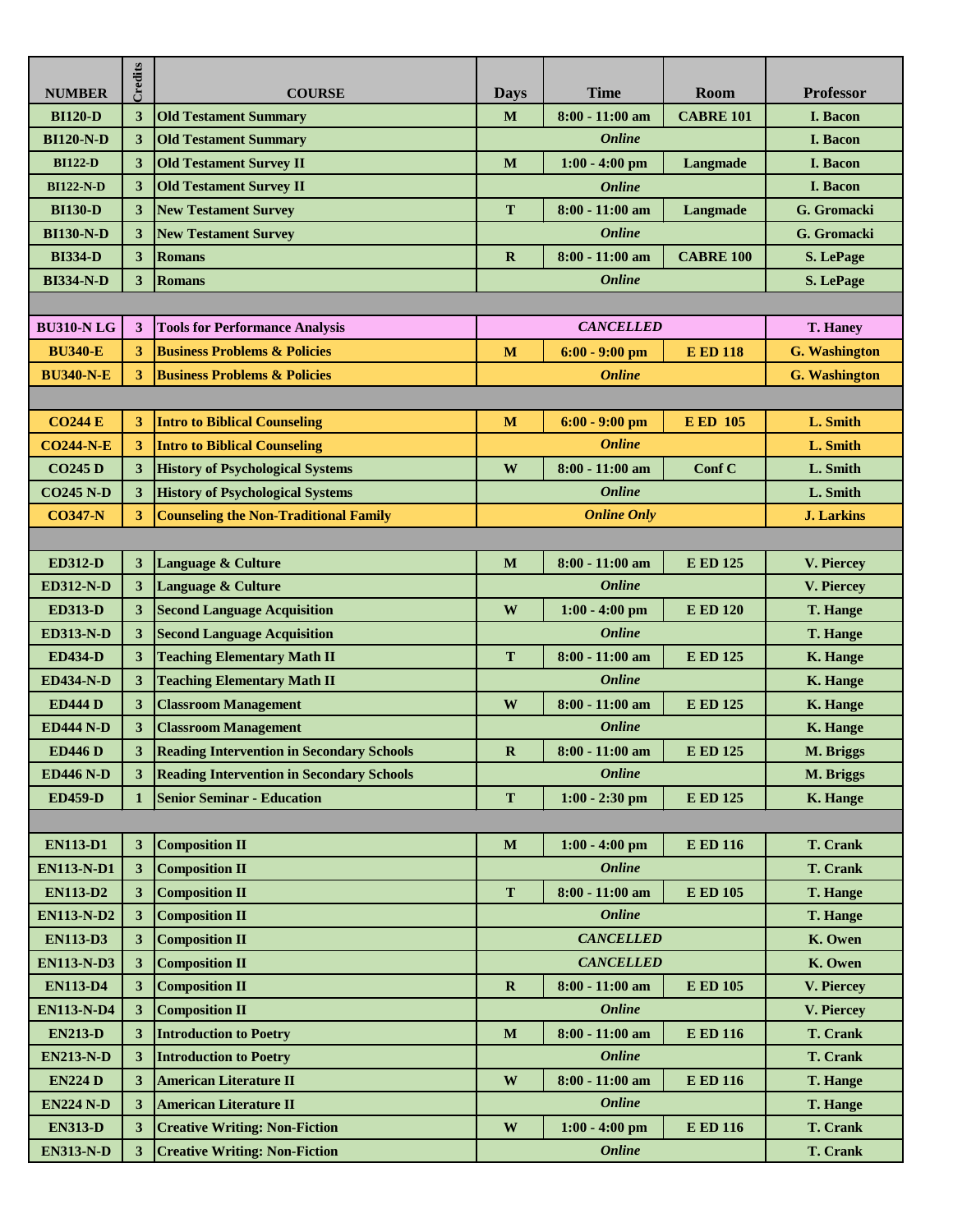| <b>GE100-D3</b>   | $\mathbf{1}$   | <b>College Life Seminar</b>                        | $\mathbf R$   | $1:00 - 2:30$ pm   | Conf C           | J. Franz            |
|-------------------|----------------|----------------------------------------------------|---------------|--------------------|------------------|---------------------|
| <b>GE100-N-D3</b> | $\mathbf{1}$   | <b>College Life Seminar</b>                        | <b>Online</b> |                    |                  | <b>J. Franz</b>     |
|                   |                |                                                    |               |                    |                  |                     |
| <b>HP238-D</b>    | 3              | <b>US Government</b>                               | M             | $8:00 - 11:00$ am  | Conf C           | <b>T. Bitner</b>    |
| <b>HP238-N-D</b>  | 3              | <b>US Government</b>                               |               | <b>Online</b>      |                  | <b>T. Bitner</b>    |
| <b>HP391-N</b>    | 3              | <b>History of Christianity in America</b>          |               | <b>Online Only</b> |                  | <b>T. Bitner</b>    |
|                   |                |                                                    |               |                    |                  |                     |
| <b>IC111-E</b>    | 3              | <b>Introduction to Christian Missions</b>          |               | <b>CANCELLED</b>   |                  | <b>J. Paxton</b>    |
| <b>IC111-N-E</b>  | 3              | <b>Introduction to Christian Missions</b>          |               | <b>CANCELLED</b>   |                  | <b>J. Paxton</b>    |
| <b>IC351-O</b>    | 3              | Wayumi (Fee: \$325 + travel)                       |               | <b>CANCELLED</b>   |                  | <b>J. Paxton</b>    |
|                   |                |                                                    |               |                    |                  |                     |
| <b>MA099-N</b>    | $\mathbf{0}$   | <b>Math Placement Test</b>                         |               | <b>Online Only</b> |                  | J. Briggs           |
|                   |                |                                                    |               |                    |                  |                     |
| <b>MS211-D</b>    | 3              | <b>Evangelism &amp; Discipleship</b>               | W             | $1:00 - 4:00$ pm   | <b>CABRE 100</b> | <b>J. Paxton</b>    |
| <b>MS211-N-D</b>  | 3              | <b>Evangelism &amp; Discipleship</b>               |               | <b>Online</b>      |                  | <b>J. Paxton</b>    |
| <b>MS322-N</b>    | 3              | <b>Administrative Process</b>                      |               | <b>Online Only</b> |                  | <b>T. Bonine</b>    |
|                   |                |                                                    |               |                    |                  |                     |
| <b>MU110-D</b>    | 3              | <b>Music Appreciation</b>                          | $\mathbf{M}$  | $1:00 - 4:00$ pm   | <b>Chorale</b>   | C. Stolberg         |
| <b>MU335-D</b>    | $\overline{2}$ | <b>Advanced Choral Conducting</b>                  | T             | $6:00 - 8:15$ pm   | <b>E ED 109</b>  | J. Schell           |
| <b>MU335-N-D</b>  | $\mathbf{2}$   | <b>Advanced Choral Conducting</b>                  |               | <b>Online</b>      |                  | J. Schell           |
| <b>MU411-D</b>    | $\mathbf{2}$   | <b>Social Media &amp; Marketing</b>                | $\mathbf R$   | $1:00 - 3:15$ pm   | <b>E ED 109</b>  | <b>B. Hill</b>      |
| <b>MU411-N-D</b>  | $\overline{2}$ | <b>Social Media &amp; Marketing</b>                |               | <b>Online</b>      |                  | <b>B. Hill</b>      |
|                   |                |                                                    |               |                    |                  |                     |
| <b>OAL212 D</b>   | $\mathbf{1}$   | <b>Rock Climbing &amp; Rappelling</b> (Fee: \$100) | $\mathbf R$   | 8:00 - 10:00 am    | <b>E ED 116</b>  | <b>T. Shoemaker</b> |
| <b>OAL212 N-D</b> | $\mathbf{1}$   | <b>Rock Climbing &amp; Rappelling</b> (Fee: \$100) |               | <b>Online</b>      |                  | <b>T. Shoemaker</b> |
|                   |                |                                                    |               |                    |                  |                     |
| <b>OL323 D</b>    | 3              | <b>Strategic Management</b>                        | T             | $8:00 - 11:00$ am  | Conf C           | A. Prodoehl         |
| <b>OL323 N-D</b>  | 3              | <b>Strategic Management</b>                        |               | <b>Online</b>      |                  | A. Prodoehl         |
| <b>OL334 E</b>    | 3              | <b>Non Profit Marketing</b>                        | W             | $6:00 - 9:00$ pm   | <b>E ED 116</b>  | A. Prodoehl         |
| <b>OL334 N-E</b>  | 3              | <b>Non Profit Marketing</b>                        |               | <b>Online</b>      |                  | A. Prodoehl         |
| <b>OL433 D</b>    | 3              | <b>Case Studies in Leadership</b>                  | W             | $8:00 - 11:00$ am  | <b>E ED 120</b>  | G. Washington       |
| <b>OL433 N-D</b>  | 3              | <b>Case Studies in Leadership</b>                  |               | <b>Online</b>      |                  | G. Washington       |
|                   |                |                                                    |               |                    |                  |                     |
| <b>OR099-N</b>    | $\mathbf{0}$   | <b>New Student Orientation</b>                     |               | <b>Online Only</b> |                  | S. Tschetter        |
|                   |                |                                                    |               |                    |                  |                     |
| <b>PE110-D1</b>   |                | <b>Lifetime Fitness</b>                            | $\mathbf T$   | $1:00 - 2:30$ pm   | <b>CABRE 100</b> | J. Regier           |
| <b>PE110-N-D1</b> | 1              | <b>Lifetime Fitness</b>                            |               | <b>Online</b>      |                  | J. Regier           |
| <b>PE110-D2</b>   | 1              | <b>Lifetime Fitness</b>                            | $\mathbf R$   | $1:00 - 2:30$ pm   | <b>E ED 105</b>  | <b>T. Shoemaker</b> |
| <b>PE110-N-D2</b> | 1              | <b>Lifetime Fitness</b>                            |               | <b>Online</b>      |                  | <b>T. Shoemaker</b> |
| <b>PE219-D</b>    | 1              | <b>Softball</b>                                    | T             | $1:00 - 2:30$ pm   | Gym              | <b>T. Shoemaker</b> |
|                   |                |                                                    |               |                    |                  |                     |
| <b>PM446D</b>     | 3              | <b>Pastoral Life &amp; Ministry</b>                |               | <b>CANCELLED</b>   |                  | M. Dodds            |
| <b>PM446 N-D</b>  | 3              | <b>Pastoral Life &amp; Ministry</b>                |               | <b>CANCELLED</b>   |                  | M. Dodds            |
| <b>PM332-E</b>    | 3              | <b>Expository Preaching II</b>                     | $\mathbf R$   | $6:00 - 9:00$ pm   | <b>E ED 105</b>  | M. Dodds            |
| <b>PM332-N-E</b>  | 3              | <b>Expository Preaching II</b>                     |               | <b>Online</b>      |                  | M. Dodds            |
|                   |                |                                                    |               |                    |                  |                     |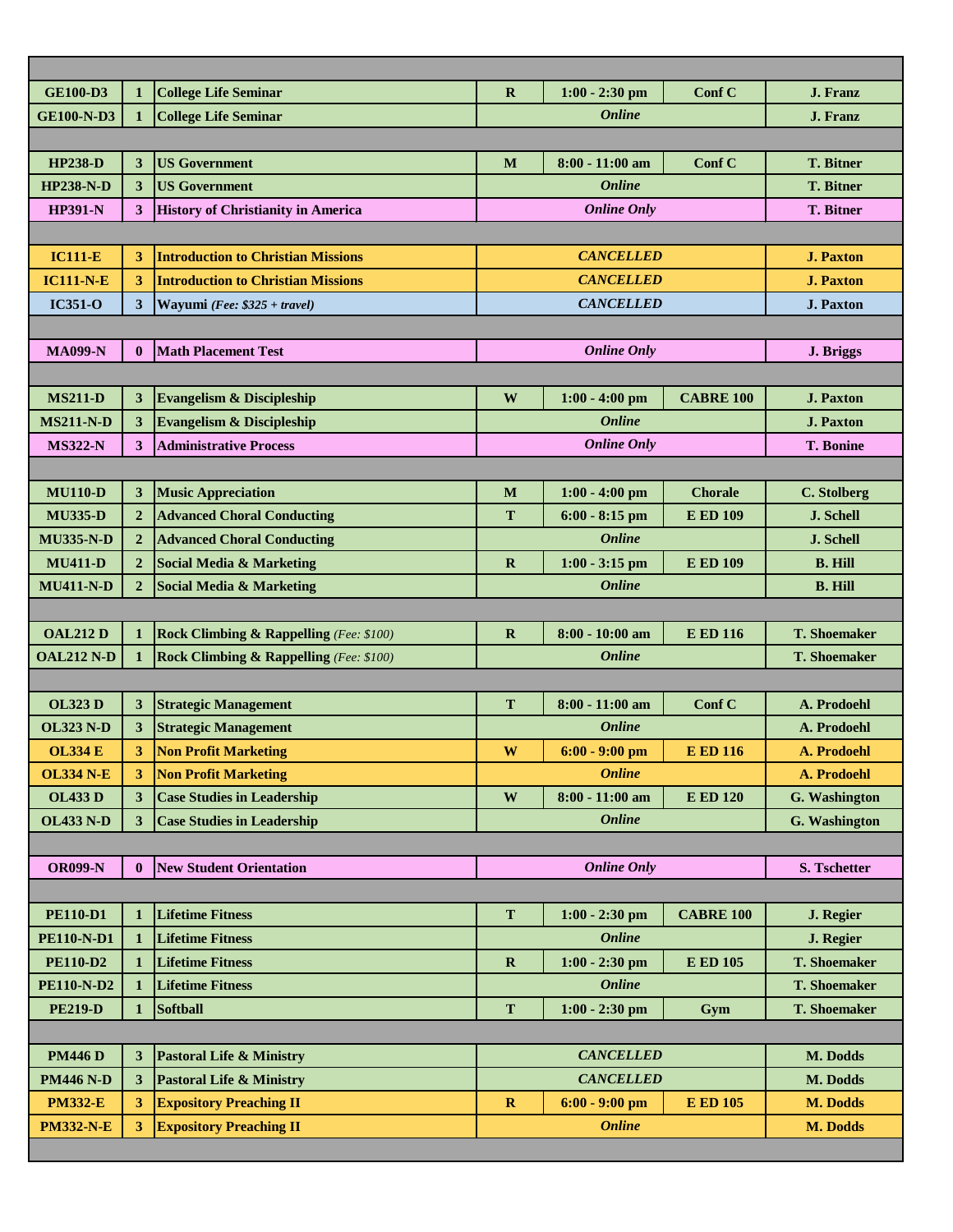| <b>PSY310-N-LG</b> | 3 | Human Sexuality & the Biblical Worldview  | $Legacy$ - (Limit 4) |                   |                   | L. Smith            |
|--------------------|---|-------------------------------------------|----------------------|-------------------|-------------------|---------------------|
|                    |   |                                           |                      |                   |                   |                     |
| <b>RP343-D</b>     | 3 | <b>Ethics in Biblical Counseling</b>      | M                    | $1:00 - 4:00$ pm  | <b>E ED 105</b>   | L. Smith            |
| <b>RP343-N-D</b>   | 3 | <b>Ethics in Biblical Counseling</b>      |                      | <b>Online</b>     |                   | L. Smith            |
|                    |   |                                           |                      |                   |                   |                     |
| <b>SM302 D</b>     | 3 | <b>Sports Marketing &amp; Fundraising</b> | M                    | $1:00 - 4:00$ pm  | <b>E ED 118</b>   | <b>T. Shoemaker</b> |
| <b>SM302 N-D</b>   | 3 | <b>Sports Marketing &amp; Fundraising</b> |                      | <b>Online</b>     |                   | <b>T. Shoemaker</b> |
|                    |   |                                           |                      |                   |                   |                     |
| <b>SS220-D</b>     | 3 | <b>Spiritual Foundations for Women</b>    | $\mathbf R$          | $8:00 - 11:00$ am | <b>E ED 120</b>   | J. Franz            |
| <b>SS220-N-D</b>   | 3 | <b>Spiritual Foundations for Women</b>    |                      | <b>Online</b>     |                   | <b>J. Franz</b>     |
| <b>SS249-E</b>     | 3 | <b>Conflict Resolution</b>                | $\mathbf{R}$         | $6:00 - 9:00$ pm  | <b>E ED 118</b>   | <b>S. Hessel</b>    |
| <b>SS249-N-E</b>   | 3 | <b>Conflict Resolution</b>                |                      | <b>Online</b>     |                   | <b>S. Hessel</b>    |
|                    |   |                                           |                      |                   |                   |                     |
| <b>TH111-D</b>     | 3 | <b>Evangelism / Spiritual Life</b>        | M                    | $1:00 - 4:00$ pm  | <b>CABRE 101</b>  | <b>J. Paxton</b>    |
| <b>TH111-N-D</b>   | 3 | <b>Evangelism / Spiritual Life</b>        |                      | <b>Online</b>     |                   | <b>J. Paxton</b>    |
| <b>TH220-D</b>     | 3 | <b>Systematic Theology I</b>              | W                    | $8:00 - 11:00$ am | <b>CABRE 101</b>  | <b>I.</b> Bacon     |
| <b>TH220-N-D</b>   | 3 | <b>Systematic Theology I</b>              |                      | <b>Online</b>     |                   | <b>I. Bacon</b>     |
| <b>TH440-D</b>     | 3 | <b>Contemporary Theology</b>              | T                    | $8:00 - 11:00$ am | <b>E ED 116</b>   | <b>T. Baurain</b>   |
| <b>TH440-N-D</b>   | 3 | <b>Contemporary Theology</b>              |                      | <b>Online</b>     | <b>T. Baurain</b> |                     |

| <b>Cycle 6</b>    |              | May $9$ - July 1                            |             |                    |                 |                     |
|-------------------|--------------|---------------------------------------------|-------------|--------------------|-----------------|---------------------|
| <b>NUMBER</b>     | Credits      | <b>COURSE</b>                               | <b>Days</b> | <b>Time</b>        | Room            | <b>Professor</b>    |
| <b>CO345-LSI</b>  | 3            | <b>Marriage &amp; Family Counseling</b>     | T           | $1:00 - 4:00$ pm   | <b>E ED 129</b> | P. Cubas            |
| <b>CO345-N</b>    | 3            | <b>Marriage &amp; Family Counseling</b>     |             | <b>Online Only</b> |                 | P. Cubas            |
|                   |              |                                             |             |                    |                 |                     |
| <b>MA099-N</b>    | $\mathbf{0}$ | <b>Math Placement Test</b>                  |             | <b>Online Only</b> |                 | J. Briggs           |
|                   |              |                                             |             |                    |                 |                     |
| <b>OL343 E</b>    | 3            | <b>Organizational Marketing &amp; Sales</b> | T           | $6:00 - 9:00$ pm   | <b>E ED 116</b> | A. Prodoehl         |
| <b>OL343 N-E</b>  | 3            | <b>Organizational Marketing &amp; Sales</b> |             | <b>Online</b>      |                 | A. Prodoehl         |
| <b>OL446D</b>     | 3            | <b>Leading &amp; Managing</b>               | T           | $1:00 - 4:00$ pm   | <b>E ED 116</b> | A. Prodoehl         |
| <b>OL446 N-D</b>  | 3            | <b>Leading &amp; Managing</b>               |             | <b>Online</b>      |                 | A. Prodoehl         |
| <b>OL448D</b>     | 3            | <b>Cutting Issues in Management</b>         |             | <b>CANCELLED</b>   |                 | G. Washington       |
| <b>OL448 N-D</b>  | 3            | <b>Cutting Issues in Management</b>         |             | <b>CANCELLED</b>   |                 | G. Washington       |
|                   |              |                                             |             |                    |                 |                     |
| <b>OAL211 D</b>   | $\mathbf{1}$ | <b>Wilderness Navigation</b>                | W           | $1:00 - 2:30$ pm   | <b>E ED 116</b> | <b>T. Shoemaker</b> |
| <b>OAL211 N-D</b> | $\mathbf{1}$ | <b>Wilderness Navigation</b>                |             | <b>Online</b>      |                 | <b>T. Shoemaker</b> |
|                   |              |                                             |             |                    |                 |                     |
| <b>OR099-N</b>    | $\mathbf{0}$ | <b>New Student Orientation</b>              | <b>TBD</b>  | <b>TBD</b>         | <b>TBD</b>      | <b>S. Tschetter</b> |
|                   |              |                                             |             |                    |                 |                     |
| <b>TA341-D</b>    | 3            | <b>Christ &amp; Creativity</b>              | $\mathbf R$ | $1:00 - 4:00$ pm   | <b>GREEN</b>    | K. England          |
| <b>TA341 D-N</b>  | 3            | <b>Christ &amp; Creativity</b>              |             | <b>Online</b>      |                 | <b>K.</b> England   |
|                   |              |                                             |             |                    |                 |                     |
| <b>TH221-D</b>    | 3            | <b>Systematic Theology II</b>               | T           | $8:00 - 11:00$ am  | <b>E ED 105</b> | <b>T. Baurain</b>   |
| <b>TH221-N-D</b>  | 3            | <b>Systematic Theology II</b>               |             | <b>Online</b>      |                 | <b>T. Baurain</b>   |